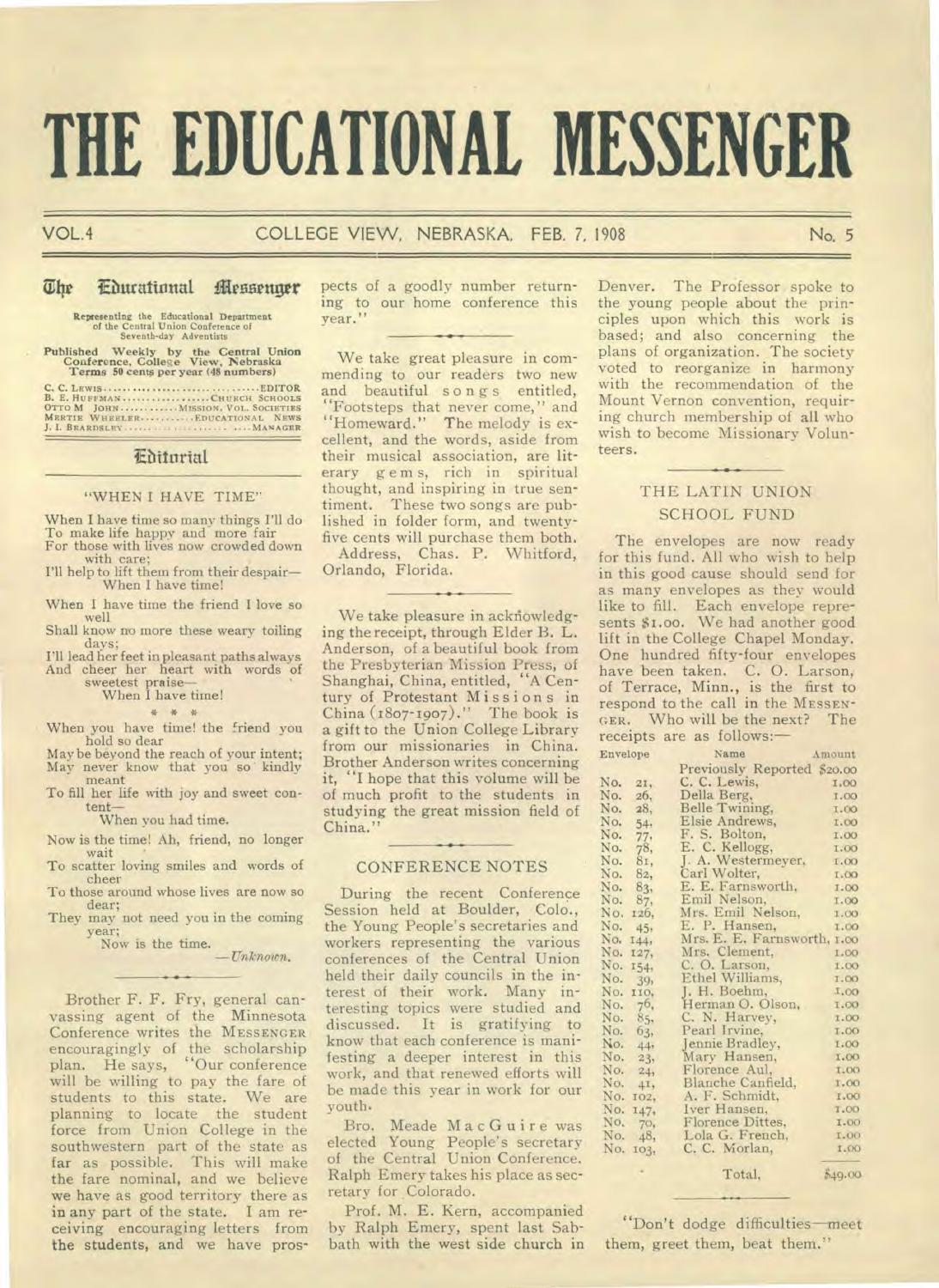#### THE CENTRAL UNION CONFERENCE

The recent session of the Central Union Conference, at Boulder, Colorado, is regarded as one of the most satisfactory ever held. The reports show the conferences and institutions to be in a prosperous condition. The entertainment provided through the joint efforts of the Sanitarium, the Boulder Church. and the Colorado Conference was ample and excellent. The spiritual atmosphere was good; and the plans laid and decisions reached, were wise and far-reaching. We s h a 11 devote considerable space during the coming weeks to reports and discussions of the measures adopted by the Conference. We give first the recommendations adopted by the Educational Council and later ratified by the Conference.

R ECOMMENDATIONL-NOrmal Training and Model Church School.

WHEREAS, there is need for many more well-equipped school teachers, as shown by the fact that fifty more schools could have been started the past year in the Central Union Conference, if suitable teachers could have been found, and

WHEREAS, Union College and the College View church school are the largest training school and church school in the denomination, therefore—

RESOLVED, that we commend the efforts of the College in establishing a Normal Training Department, a n d we recommend the Boards of Management of these two schools to unite upon a basis just and equitable to both, in maintaining a thoroughly equipped church school that shall serve as a model in the training of teachers for the Central Union Conference and the world; and upon the adoption of this Recommendation by the Central Union Conference, we recommend the appointment of a committee of seven to prepare a definite plan for such a union, to be submitted to the respective Boards of these two institutions.

RECOMMENDATION II:-Permanent Summer School.

(a) RESOLVED, That we approve the plans presented to this Conference by the faculty of Union College, for the establishment of a permanent summer school under the joint management of the College and the Educational Department of the Union Conference, and we recommend that the officers of the College and of the Conference unite in speedily completing the details of the plan, that announcements may soon be issued for the next summer session.

(b) RESOLVED, That we recommend the state conferences to send their teachers to this Summer School as far as practicable and also to hold shorter State Institutes in the interests of their local work.

RECOMMENDATION III: Management of Intermediate Schools.

WHEREAS, our intermediate schools, struggling with local influences and prejudices, are unable to do the most efficient work, therefore

RESOLVED, That these schools be organized and managed by a board consisting of three local members with the Conference President and the church school Superintendent.

RECOMMENDATION IV: - Industrial Training.

In view of the great educational and moral value of manual and industrial training, as advocated and practiced by the most eminent modern educators, and as revealed to this *People* through the Spirit of Prophecy thirty-five years ago, and continually kept before us from that time till the present, be it therefore—

RESOLVED (a) That we deplore our slowness in carrying out this instruction; we urge our teachers to prepare themselves to teach these subjects; and we exhort parents and school boards to encourage their efforts by providing facilities for executing these plans.

(b) That our State Conferences support their superintendents in preparing themselves to give instruction in manual training to their teachers.

(c) That we approve and commend the Board of Trustees of Union College for introducing manual training into the Normal Department, and we urge them to enlarge the operations of the College in gardening and fruit raising, and to provide a building and facilities for the printing, broom-making, canning, woodworking, and metal working industries, deprived of a place of operation by the recent fire,;

(d) That we pledge to the Board the moral and financial support of the Union Conference, in carrying out these most important plans.

#### ( *To be continued) •*

"Manhood overtops all titles."

#### GREETING FROM PRO-FESSOR IRWIN

Prof. C. W. Irwin, Principal of the Avondale Training School, in Australia, was the first instructor in Greek and Latin in Union College, occupying that position for five years. He still remembers Union College affectionately, although bearing heavier responsibilities in his present work. The following extracts from a recent letter show his kindly interest in Union, and at the same time give us a lesson on school industries which it would be greatly to our advantage to learn:—

"We expect to open up school in about two weeks (January 5), and the prospect is favorable that every available space will be filled. The past year has been a successful year in almost every respect. Our financial gains during that time amounted to about \$4,400 on the school proper. Our food department made a profit of over \$5,000 and the printing department made a profit of about \$800. We still have plenty of work to do and the work seems to be progressing favorably. It has taken about seventy students to keep our work going during the vacation. The sum that the students earned last month (November) amounted to nearly \$1,9oo. At this rate our students will earn more than ever during the coming school year. We are very glad that our departments are in shape to furnish this amount of profitable work, as it enables just that many more young people to get an education for the work.

"I am glad to hear of the large attendance at the opening of Union College this year, and the splendid spiritual atmosphere that surrounded your work at the beginning. We were all pained to hear of the loss you sustained in the burning of the power house. We trust, however, that you have been enabled to build it up again without serious hindrance to your regular school work. I note your hope to have 500 students and the liquidation of the College indebtedness for this year. I trust the calamity which has befallen the school will not hinder you in the obtaining of your desire.

"We are having good rains here at present, and everything is green and prosperous. It does not seem like Christmas, I assure you, when our diet is cherries, strawberries, fresh vegetables, etc."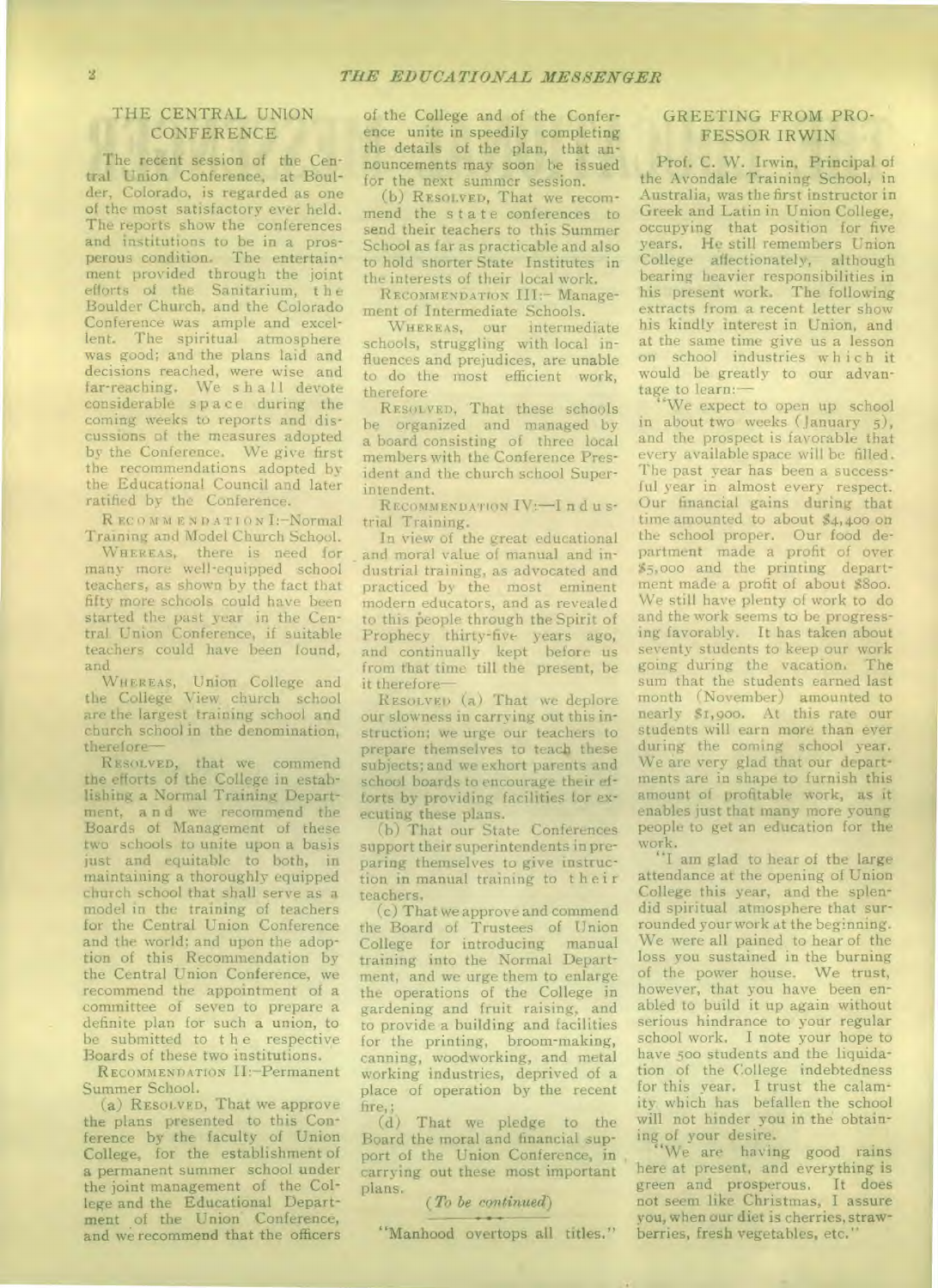#### **College View Matters**

#### **Church Directory**

ELDS 8.--C. R. Kite, Pastor; R. F. Andrews, S. M. Butler, August Anderson.<br>
Dzacows.--J. E. Kitk, Pastor; R. F. Andrews, Dzacows.--J. E. Kitk, District 1; J. J. Ames, Dist. 2; F. Nielgton, Dist. 3; D. K. Oxley, D. Gornson. S. Sorenson

S. SOUBSON, LIBRARIAN, AND TREASURER-MIS, Lib.<br>bie Collins. REAGURER SECRETARY.--E. E. FATRS-

WOTH.<br>
ORGANIST.-O. S. Beltz.<br>
CHORISTER.-ISaac Schmidt.

**GERMAN CHURCH** 

ELDERS.-Prof. G. A. Grauer, John Miller, Sr.<br>DEACON.-F. PRSI.<br>CLEER.-Adam Schmidt.<br>LIBRARIAN.--Rudolph Schopbach.<br>LIBRARIAN.--Rudolph Schopbach.<br>SAEBATH-SCHOOD.--Herman Neuman.Supt; Fer-<br>dinnan Kugel, Ass't; Louise Scholz,

#### Sabbath-school Directory

Curraci-F. F. Byington, General Superin-<br>tendent; Berton Emerson, Secretary Senior Di-<br>vision: E. A. Jenkins, Supt.; J. E. Kirk, Ass't.; N. C. Bungor, Secretary Senior Di-<br>N. C. Bungor, Sec. Youth's Division: H. M. Spear,<br> Schee, Sec.

COLLEGE.-Eld. S. M. Butler, Supt.; May Cole Martín Anderson, assistants; Eugene Rowell, Sec.; Josephine Schee, assistant.

SCANDINAVIAN.--A. Swedberg, Supt.; Nels Olsen, Ass't.; V. E. Toppenberg, Sec.<br>SCANDINAVIAN.--A. Swedberg, Sec.<br>Sanya Ass't.; Lou Trease, Sec.; Sadie Mosser, Ass't.; Lou Trease, Sec.; Sadie Mosser,

#### Directory of Young People's Society of Missionary Volunteers

C. Sparks, President; Mrs, H. E. Meyer, Sec. M. B. Jenkins, Leader young men's division; Inez Holland, Leader young women's division. Otto M. John, Leader junior division. Sarah E. Peck, Assistant. Irvin Blue, Treas.

#### Appointments

**Appointments**<br>
(Nork, All notices in regard to appointments<br>
should be left at the International Pub Assn.<br>
before 9 o'clock Thursday forenoon.)<br>
Saasara Sensons, 1930 a. x. In Church, Col-<br>
Saasara Sensons, 1930 a. x. I

Chapel.<br>
Youxe PEOPLE's MEETING, at 3:30, P. M., in the

Auditorium.<br>
PRATER METTING of the employees of the In-<br>
termational Publishing Association 7:00 A, M.,

Sunday.<br>COLLEGE CHAPEL EXERCISES, 10:00, A. M., MOR-

SCANDINAVIAN Prayer Meeting, 7:20 P. M. Fri-

Canna Missionary Meeting, 7:30 p. M. Friday.<br>Genman Prayer Meeting, 7:30 p. M. Wednes-<br>German Prayer Meeting, 7:30 p. M. Wednes-<br>Saxuranum Prayer Meeting, 7:31 p. M. Wednes-<br>Saxuranum Prayer Meeting, 7:31 p. M. Wednesday,

### Who is YOUR Tailor?

Next time you want a suit, or some pressing or repairing, try the

C. A. TUCKER Dr. S. S. SHEAN Jeweler Optician LINCOLN 1123 O St. NEBRASKA Your SCREEN DOOR made with Building Paper Makes a pretty good STORM DOOR

We can furnish you a Glazed Storm Door for \$2.00

YARD

LUMBER

#### YOUNG PEOPLE'S WORK IN GERMANY

We are glad to learn of the progress of our young people's work in Germany. In a recent letter L. E. Conradi writes as follows about the Hamburg Society: "Our new society has now been working about eight months, and has had an average attendance of about thirty. In planning our program we have always endeavored to make the missonary idea the prominent object. Our young brethren have spent quite a number of Sabbath afternoons in distributing our literature in the surrounding villages. Besides our sisters to some extent take part in sewing for the poor at home and our black brethren and sisters in the German colonies. Our donations thus far amount to upwards of thirty-five dollars and have been used in the following manner: Five dollars were donated to strengthen a Hungarian chapel fund; a little over seven dollars was spent in buying a bell for our latest African Mission station in the Pare Mountains, five dollars went toward a heading for our new Roumanian periodical, and seven dollars for our Hamburg church organ fund..... May it be the prayer of our heart that a strong and formidable army, strong in God and weak in self, may be formed to serve faithfully in the last message to its completion."

H. E. VANSYOC & SON Real Estate, Loans, and Insurance

"Manhood overtops all titles."

NEBRASKA

COLLEGE VIEW.

#### **CHILD TRAINING**

Rooms in basement of College Building,

Train up the child in the way it<br>ould go, "Before knowledge should go. place culture, and before culture place character." Keep the children's faces toward the light; keep their hearts open to the truth; keep' them doing, ever doing, right things, and let the wrong severely alone. Wrong is never so distinctly comprehended as when purity shines upon it from the depths of a truth loving heart. Never allow a child to think a wrong thing or form a wrong ideal, if it is possible to prevent it. Lead the children to spend their precious time in doing right. "Happy are they who hunger and thirst after righteousness." Let the beatitudes take the place of curses; let the eternal po take the place of the everlasting DON'T. 'Baldwin's Psychology," page

 $252.$ 

J. H. HUKILL

**EXC USIVE OPTICIAN** 

UNION COLLEGE, College View, (near Lincoln), Nebraska.

UNION COLLEGE TAILORS

Special rates to students.

 $\overline{\mathbf{3}}$